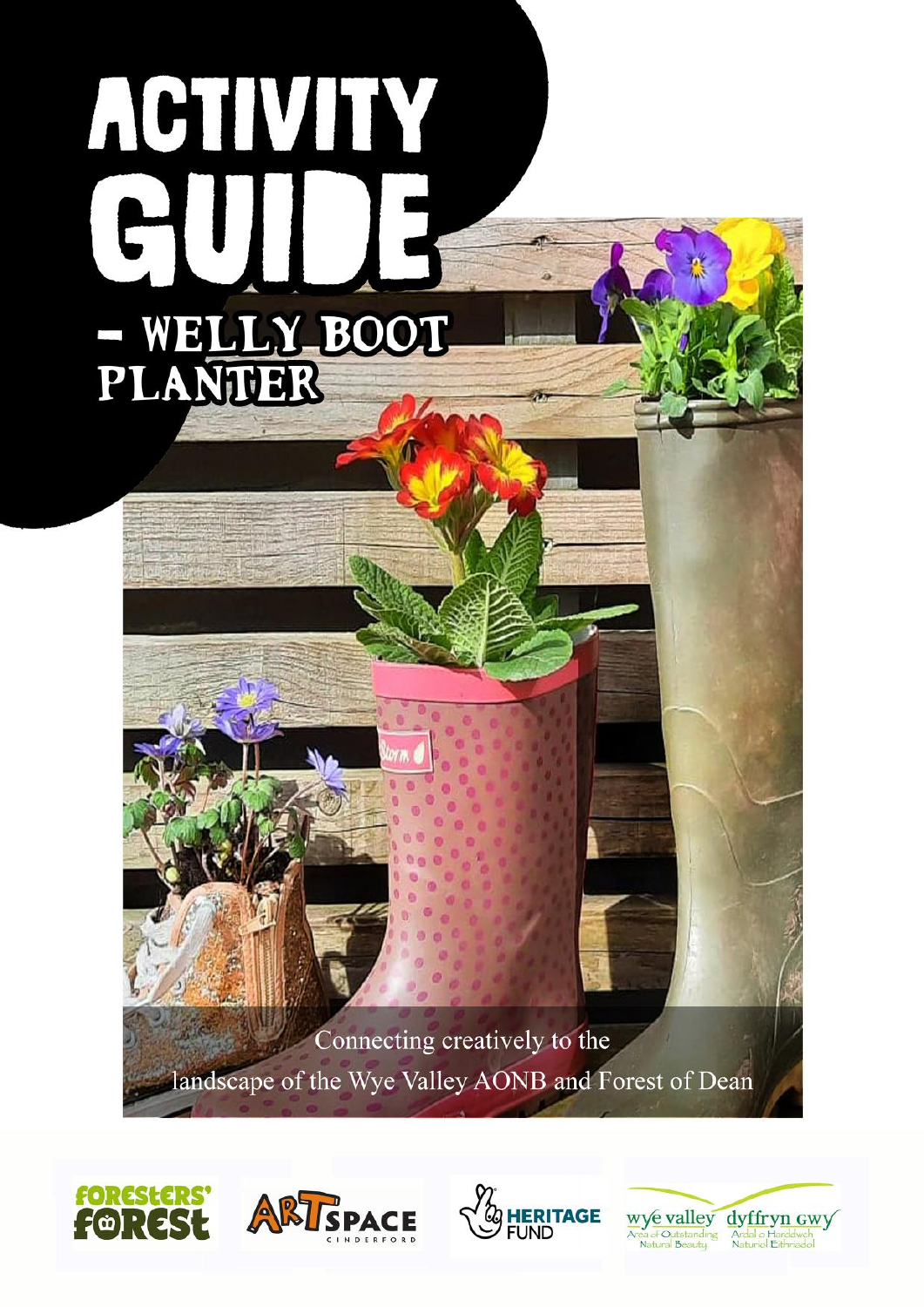# **WELLY BOOT PLANTER**



An alternative way to upcycle old welly boots and bring a spot of colour and humour to the garden or doorstep. A straightforward way to give a home to your selection of small plants.

#### **Activity rating**

Suitable for all but the use of a cordless drill is needed to drill drainage holes into the soles of the wellies and some assistance may be required to carry this out safely.

#### **Time required for activity**

30-45 mins depending on size and number of boots.

#### **Preparation time**

10 mins to set up table. Compost and plants should be bought beforehand.

#### **Shopping list**

- Old welly boots
- Multi-purpose compost
- Trowel
- Cordless drill
- Rocks or pebbles for drainage
- Cloth or other cover for the table
- Choice of small plants
- Jug of water